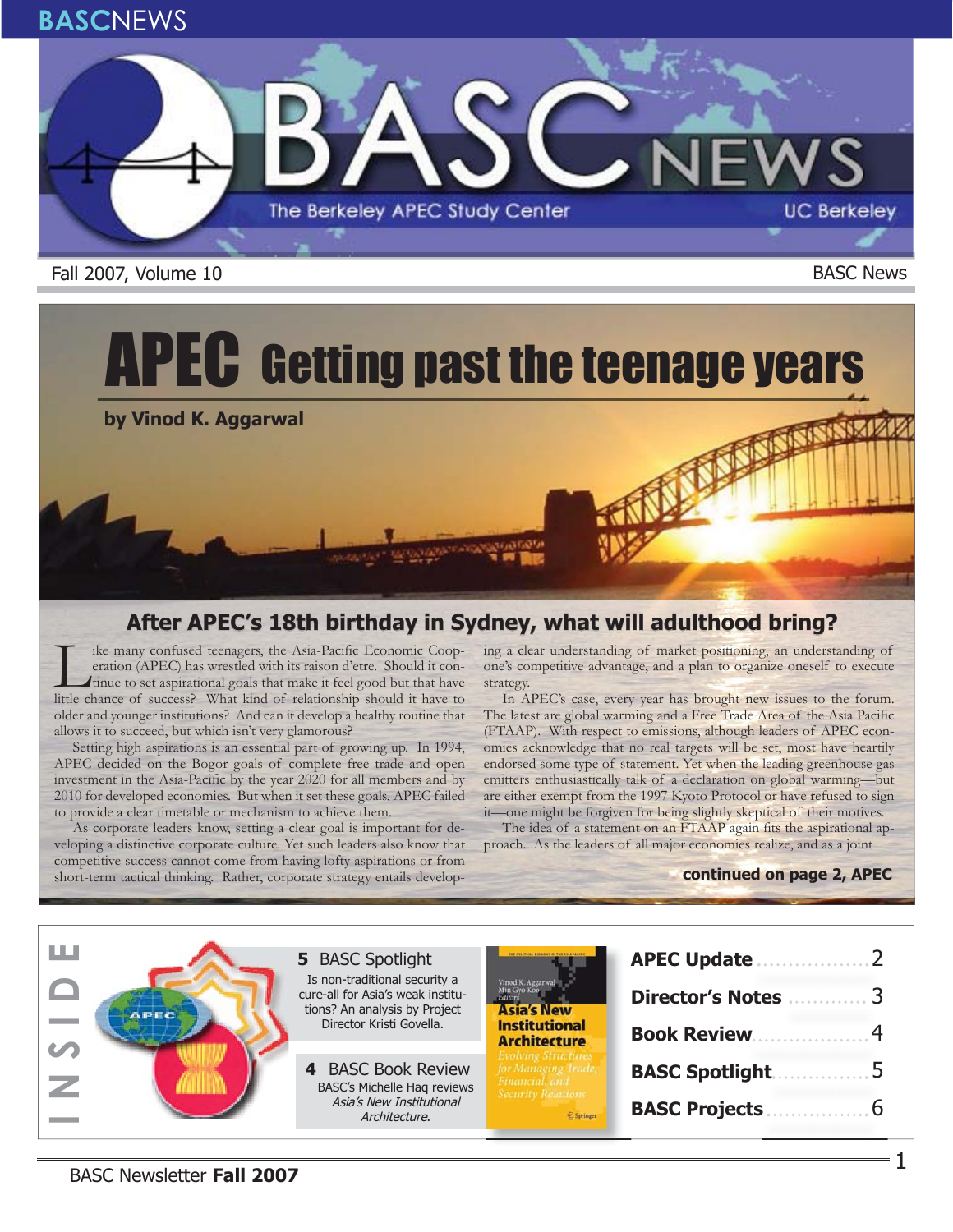# APEC : Getting past the teenage years

#### **continued from page 1, APEC**

2007 Pacific Economic Cooperation Council-APEC Business Advisory Council study notes, the idea of securing an FTAAP in any short to medium time frame is unrealistic.

But isn't it good to set ambitious goals? Unfortunately, this approach has been matched by purely tactical efforts to pick low hanging fruit. The current rush to bilateral preferential trade agreements (PTAs) in the Asia-Pacific region and elsewhere is acknowledged by most to be creating an unhealthy environment for global trade liberalization efforts.

But when negotiators are asked why they continue to pursue such accords, the lament—"but everyone else is doing it"—rings hollow.

APEC's role in the society of extant institutions also needs attention. Some have argued that an FTAAP would prevent the turn to some form of East Asian regionalism. First, this perspec-

tive ignores the fact that East Asian states find this concern insulting, given that North America has NAFTA, the U.S. has pursued a Free Trade Area of the Americas, and the EU has continued to expand eastward. Given rapidly growing levels of intra-Asian trade, by what logic would an effort to reduce barriers in East Asia or the Western Pacific be different from what other APEC members and others have pursued in their "own" regions?

Second, and more practically, the increasing focus of ASEAN states, Oceania, Japan, and

South Korea on the China market (which has become these states' most important export partner) does not obviate the need for the reduction of trade barriers between the western and eastern Pacific. All Asian states, particularly the Chinese, recognize that the American consumer has been their closest friend. Third, as Prof. Min Gyo Koo and I have argued, enhanced cooperation in the Western Pacific, such as an East Asian Community, might actually facilitate economic liberalization on an inter-regional and transregional basis through Asia Europe Meetings (ASEM) and APEC.

When negotiators are asked why they continue to **pursue such accords**, the lament—'but everyone else is doing it'—**rings hollow**.

Fourth, a little bit of deference to elders might be in order. Many claim that the difficulties in concluding the Doha Round of the WTO necessitate a turn to bilateral and minilateral accords. Yet this puts the cart before the horse.

Might it not be more likely that the turn toward PTAs and open sectoral agreements such as the ones in information technology and telecom have undermined the coalition for free trade by delivering piecemeal liberalization to the most vocal lobbies, at the cost of broader trade liberalization?

The issue of developing a successful organization routine is a particularly unsexy topic. Every APEC summit has seen a new issue, as leaders try to make their mark for personal political purposes. Here, one can only say "focus, focus, focus," if we are to help APEC advance its broader mission.

It may well be time to change APEC's name to APC (Asia-Pacific Community), and create distinct mandates in economics, the environment, terrorism and the like along the lines of current Working Groups. Each distinct group within APC could then set more realistic strategic tar-

gets and possibly develop more binding commitments. This would also increase the likelihood of APEC developing a more coordinated position on the WTO and help us move beyond its yearly exhortation to complete the Doha Round.

APC could then still fulfill the clearly important purpose of having leaders from both sides of the Pacific meet

regularly without having to sign agreements. And a well-funded and more independen secretariat something repeatedly advocated by experts could help to keep APEC on track. ❖

Vinod K. Aggarwal BASC Director

An earlier version of this editorial appeared in the September 6th, 2007 issue of the Austrailian Financial Review.

# APEC Update Ambitious goals inhibit concrete progress at Sydney

Over its eighteen years of existence, we have learned to set<br>
2007 was right on target in achieving almost nothing. Climate<br>
change? We have a watered-down non-binding declaration with goals progressively lower expectations for APEC. APEC Australia change? We have a watered-down non-binding declaration with goals decades into the future. Doha? Nothing. FTAAP? Nothing. And the Bogor Goals? There is not even an agreed upon definition for "free and open trade and investment."

All in not lost, however. The forum allowed for the leaders of the Asia-Pacific to all gather in one place, making it easy for leaders to meet one-on-one. For example, President Bush was able to meet with Shinzo Abe, Roh Moo-hyun, Hu Jintao, John Howard, and Vladimir Putin all in one go. If anything can be said about the usefulness of APEC at all, it is that APEC has successfully institutionalized the annual meeting of high levels officials. This allows for the leaders to know each other's positions and for them to find common ground. APEC itself remains woefully uninstitutionalized, with a weak secretariat.

APEC is, in every sense, a talk-shop. Instead of setting wildly ambitious goals that will result in disappointment, APEC ought to focus on consensus building at all levels of government and between government and business. APEC's relevance will not be in the concrete changes that it can bring about in the international trading regime. Instead, its relevance will be derived from its ability to act as a forum to bring together leaders. APEC should be the G8 of the Asia-Pacific.  $\clubsuit$ 



World leaders sporting Drizabone ("Dry as a bone") jackets at the Sydney summit

Robert Chen BASC Research Assistant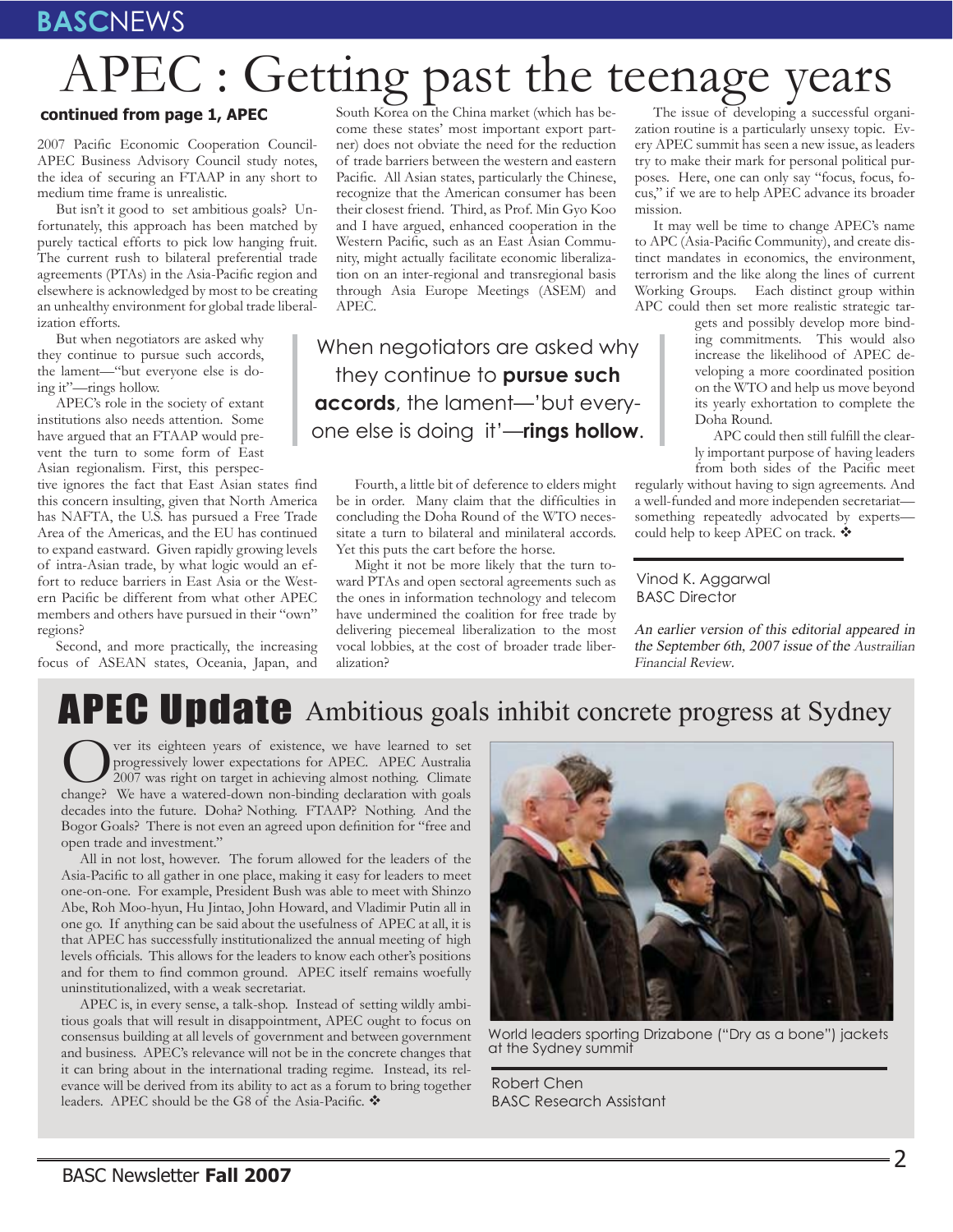## Director's Notes

#### Dear Readers,

We appreciate your interest in the Berkeley APEC Study Center and its work on political, economic, and business trends in the Asia-Pacific. In this issue you will find three articles examining the institutional limitations of and prospects for APEC and other regional organizations, a review of our latest book, and information on some of our ongoing projects.

In our first article, *APEC, Getting Past the Teenage Years*, I liken APEC's tendency to set ambitious goals while simultaneously neglecting strategies and mechanisms for achieving those goals to that of a coming-of-age teenager. APEC envisions a glamorous and fulfilling place for itself among its peer institutions, but has thus far not been willing to master the basics of institutional organization and agenda setting. The question is, will APEC be able to overcome these immature impulses, or will it continue to neglect its real responsibilities? The answer to this depends on whether or not APEC members will be able to curb their preference for immediate rewards that do little to advance APEC's broader mission. In short, APEC needs to divert its attention away from visions of grandeur by undertaking the less glamorous task of developing a more effective organizational routine, enforcement mechanisms, and setting strict mandates for each Working Group's issue area.

In this issue's **BASC Spotlight**, Project Director Kristi Govella examines the growing interest in nontraditional security (NTS) issues across various Asian regional institutions. Though non-traditional security represents a valuable and uncontroversial arena of cooperation, she suggests that its tangential relationship to the original goals of many of these organizations may prose a legitimacy problem in the long run, in addition to creating confusion about the appropriate domain of responsibility for each forum.

Robert Chen's **APEC Update** voices a critical perspective of APEC's development as a regional organization. Yet, he argues that the forum remains important in its ability to bring world leaders together once a year in Asia, allowing them to meet both as a group and in bilaterally to discuss key issues of regional concern.

In the **BASC Book Review** section, Michelle Haq reviews *Asia's New Institutional Architecture*, the latest edited volume from the Berkeley APEC Study Center. Based on an innovative approach to analyzing institutional design, this book provides a rich theoretical and empirical analysis of trends in Northeast, Southeast, and South Asia. In particular, it shows how three major shocks—the end of the Cold War, the 1997 Asian financial crisis, and the 9/11 attacks—have challenged Asia's long-standing trade and security order and generated a new set of institutional structures for coping with regional dynamics.

Finally, in our **BASC Projects** update, Ross Cheriton outlines some of the Center's latest endeavors, including our upcoming December 15 conference on *The Evolution of East Asian Regionalism* and the Spring 2008 debut of another edited volume entitled *Northeast Asia: Ripe for Integration?* In addition, BASC will soon be initiating a new research project examining EU and U.S. trade policy towards Asia within the context of current global trends towards bilateral FTAs.

The Berkeley APEC Study Center would like to thank all of the generous contributors who have made its projects possible, including the Ron and Stacey Gutfleish Foundation, the Center for Global Partnership (part of the Japan Foundation), the East-West Center in Honolulu, the East Asia Foundation, the Kim Dae-jung Presidential Library Foundation, and the Institute of European Studies at Berkeley.

**Vinod K. Aggarwal, Director, BASC**

#### BASC News

**BASC News is published by the Berkeley Asia-Pacific Economic Cooperation Study Center (BASC)**

> Tel: (510) 643-1071 basc@berkeley.edu http://basc.berkeley.edu

802 Barrows Hall #1970 University of California Berkeley, CA 94720-1970

## BASC Staff

**Vinod K. Aggarwal Director** 

**Kristi Elaine Govella** Project Director

**Andrew Kim** Research Assistant

**Robert Chen** Research Assistant

**Adam Cohon** Project Director

**Ross Cheriton** Research Assistant

**Michelle Haq** Research Assistant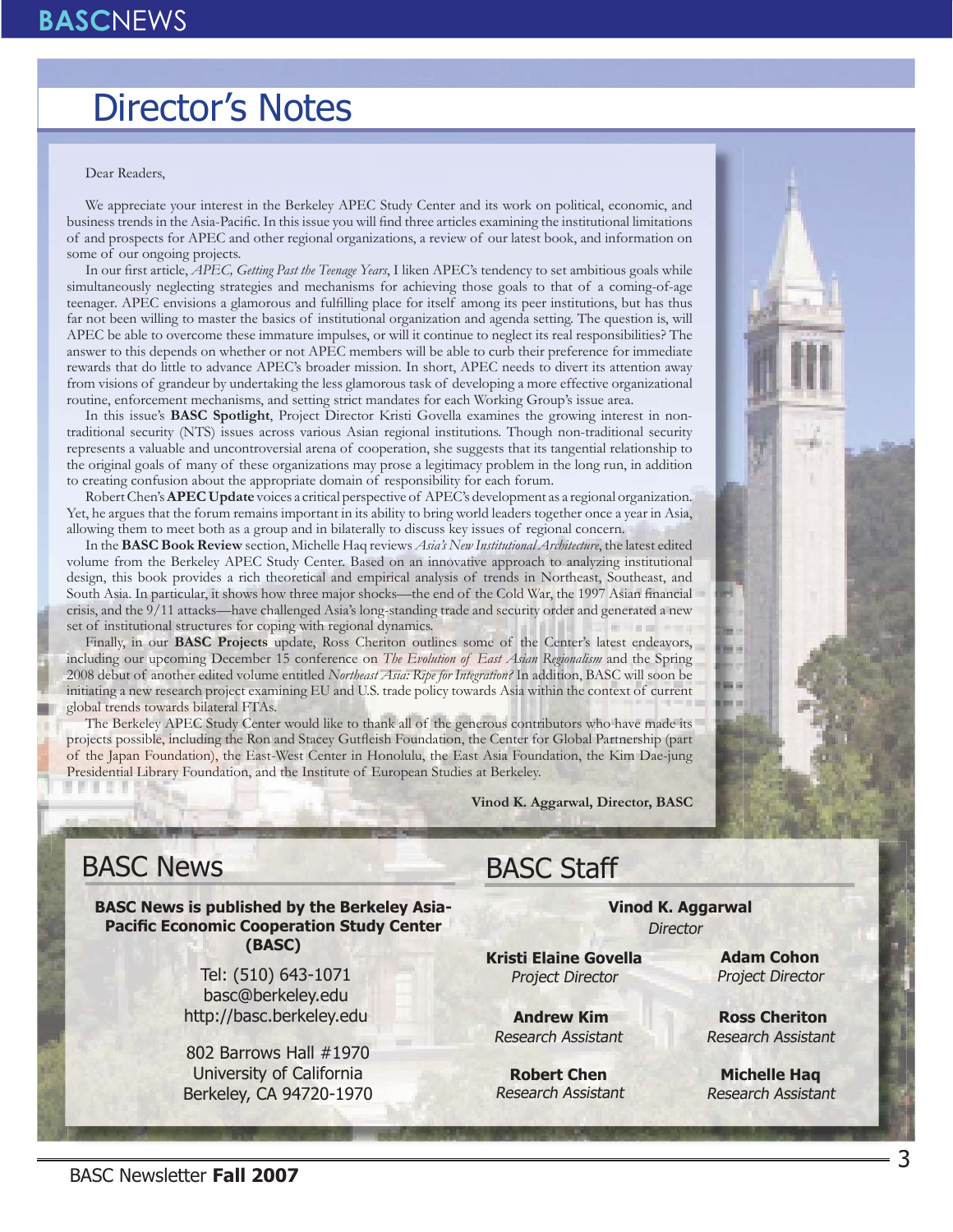# **ANIA sheds fluff, tackles tough issues** Can the noodle-bowl become a coherent policy-making system?

the book's other contributors then focus on either economic or security institutions. Mie Oba and Min Ye look at trade and security relations, respectively, in Northeast Asia; Helen Nesadurai looks at economic cooperation in Southeast Asia and Ralph Emmers examines security insti-

Creatively describing the convoluted array of Asian economic and security arrangements has become a favorite pastime in both academic and policy circles. In recent years, of Asian economic and security arrangements has become a favorite pastime in the myriad bilateral and minilateral accords across the globe has been dubbed a spiderweb, a spa-

ghetti bowl, a bowl of noodles, a tangle, and a knot—among other flowery metaphorswhich are often imaginative but hardly analytical categories.

Asia's New Institutional Architecture (ANIA) is a refreshing analysis of the proliferation of Asian institutions in both the economic and security issue areas. It goes beyond simply labeling the new institutional trend to systematically analyze security and economic institutions in Northeast, Southeast, and South Asia. As well, it considers links among each of these sub-regions with an eye to characterizing the current institutional environment and predicting the likelihood of future security and economic integration in Asia. In particular, the inclusion of South Asia in a book on Asian regional integration is a useful corrective to most analysts of "Asia" who focus on East Asia in their discussions of the movement toward new security and economic arrangements, ignoring the increasingly growing links between South Asia and the other sub-regions in Asia.

Vinod Aggarwal and Min Gyo Koo develop an innovative theoretical approach that emphasizes three important shocks as stimuli to institutional changes, within the context of longer-term secular strategic and economic trends such as the rise of China and India, the erosion of the U.S. commitment, the normalization of Japan, and increasing globalization.

These shocks include the end of the Cold War, the 1997-98 Asian financial crisis, and the September 11, 2001 attacks. The editors then develop an institutional bargaining game model to analyze the interaction of shocks with international, domestic, and elite perception variables

that have produced a rethinking and restructuring of security, trade, and financial institutions both within and across different sub-regions in Asia.

Based on this approach, John Ravenhill and Keiichi Tsunekawa analyze the current lay of the land with respect to economic and security institution, respectively. In paired analyses, each of



Springer

Although ANIA's contributors remain skeptical about the institutional **"noodle-bowl,"** ANIA provides insight into how the tangle of bilateral and minilateral efforts...might culminate in **more coherent overarching institutions**.

> tutions in Southeast Asia; and Aggarwal and Rahul Mukherji look at trade trends, while Eswaran Sridharan examines security institutions in South Asia.

> Each case study analysis of a region follows the analytical model, thus allowing Aggarwal and Koo to compare and contrast institutional trends

both within and across regions in Asia in their concluding chapter.

The book convincingly shows how the end of the Cold War was an important driving force for the first steps toward a move away from the bilaterally focused San Francisco system that char-

acterized the post-war period. The 1997-98 financial crisis then led to an acceleration in the institutionalization of relations in Asia, particularly in economic affairs as

# **Asia's New Institutional Architecture**

BASC Book Review

existing institutions such as APEC and ASEAN failed to step up to the task and the IMF created tremendous animosity by often pursuing misguided policies drawn from its experience in dealing with Latin American countries.

 Finally, the book shows how after 9/11, the U.S. began to reduce its military presence in Asian nations and encouraged regional integration of Asian countries with the intent that each institution would be proactive in its counterterrorism measures. But by neglecting APEC's original mission to promote economic liberalization and obsessively pursuing a security agenda, the U.S. also encouraged Asian countries to accelerate their focus on regional economic institutions. Ironically, then, former Malaysian Prime Minister Mahathir Mohamad's efforts in the early 1990s to promote an exclusive East Asian club that excluded the U.S. began to bear fruit in the mid-2000s.

ANIA's analysis builds upon, but goes well beyond, existing works. By combining a cutting edge theoretical approach with work by leading scholars with area expertise, it avoids the vogue of international relations scholars who simply transport their ideas to Asia without thorough empirical understanding or area specialists who describe events in Asia without an overarching analytical conception and theoretical guidance.

> Although ANIA's contributors remain skeptical about the institutional "noodle-bowl," the book provides insight into how the tangle of bilateral and minilateral efforts in trade, finance, and security might eventually culminate in more coherent overarching institutions.

In doing so, the book proves to be must reading for scholars and policymakers who have an interest in security and economic trends in Asia.

Michelle Haq BASC Research Assistant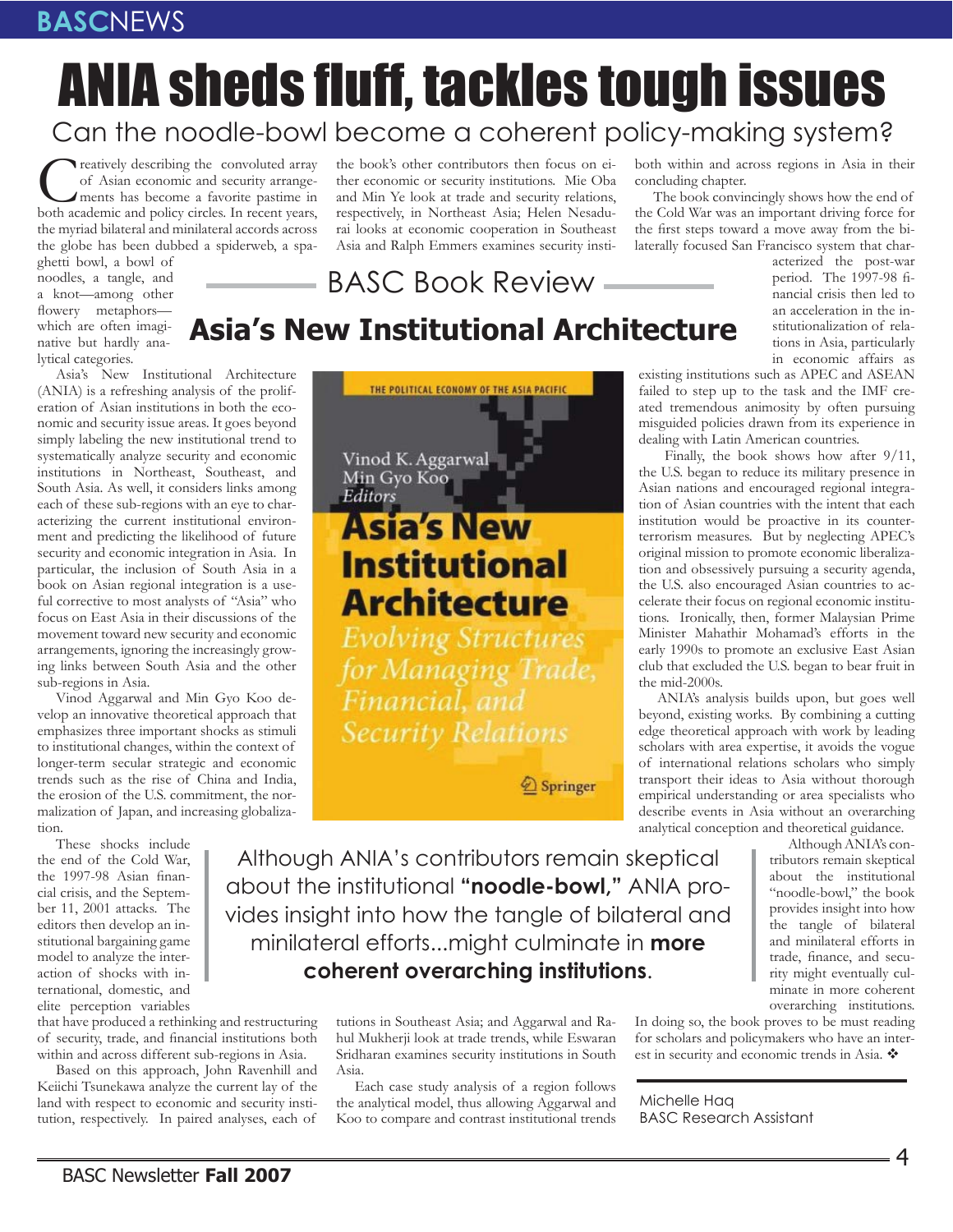## BASC Spotlight **Non-Traditional Security A Panacea for Asian Regional Institutions?**

In today's increasingly globalized and interdependent world, countries are acutely aware<br>of the porous nature of their borders and their amplified vulnerability to transnational<br>problems. Even security concerns once consid  $\mathbf{L}$  of the porous nature of their borders and their amplified vulnerability to transnational

problems. Even security concerns, once considered the sole domain of individual states, are not as clear-cut as they once were. "Non-traditional security issues" arise primarily out of non-military sources, such as climate change, resource scarcity, infectious diseases, natural disasters, drug and human trafficking, and transnational crime. These dangers are often transnational, defying unilateral remedies and requiring comprehensive political, economic, social responses.

The inability of states to deal with these concerns individually makes NTS a natural candidate for the agendas of various Asian regional multilateral institutions. Saddled with elusive or ambiguous domains, many of these fora are eager to embrace NTS as a relatively uncontroversial arena in which to further interstate cooperation and produce tangible results  $-$  it is difficult to argue against fighting infectious disease or protecting vital sea lanes from pirates, and any progress on these issues presents a valuable contribution to the region. Consequently, ASEAN, ASEAN Plus Three (APT), the East Asia to reconcile these multiple institutions, either by nesting them hierarchically or achieving a division of labor through parallel linkages.<sup>2</sup> Cooperation without coordination may be a troubling matter, calling to mind images of disaster-stricken areas inundated with an overabundance of clothing donations but totally lacking in fresh water.

Though the answers to questions about institutional distraction and effort duplication are yet unclear, two things can be deduced. First, NTS is a salient issue area on which countries can agree to cooperate – an invaluable contribution in a region with such diversity of culture, language, ideology, religion, and economic development, and with such a divisive historical legacy.

While Asia continues to be permeated by strong norms of sovereignty, making states reluctant to relinquish control over key issues, room still exists for regional institutions to make a difference, if only at the margin – NTS may be the stuff of which this margin is comprised. Secondly, despite

> the institutional opportunity represented by NTS, it cannot serve as a panacea for the problems of Asian regional institutions. These institutions were not originally created to deal with NTS concerns, and a sustained, dominant focus on these issues will eventually reduce their legitimacy and effectiveness in achieving their

> That being said, these regional institutions need to produce results in order to remain relevant to actors, and

espoused goals.

Summit (EAS), APEC, and the ASEAN Regional Forum (ARF) have all pursued NTS issues to some degree (see table).

Despite the indisputable value of NTS cooperation, however, the adoption of these issues is not without its detractors. While NTS proponents from governments such as the U.S. argue that these issues enable the eventual pursuit of these institutions' loftier, and presently unachievable, goals, critics worry that NTS may actually present a barrier to these long-term objectives, stalling fora at a lower level of cooperation or



Non-traditional security cooperation across Asian regional institutions

distracting them from higher priorities.

In the aftermath of 9/11, countries such as Malaysia complained about the increasing securitization of APEC, which was originally envisioned as an exclusively economic forum. How does an issue like infectious disease relate to APEC's Bogor Goals of free trade and investment by 2010? The ASEAN Regional Forum has also become increasingly involved in NTS over the past decade. How does disaster relief relate to the ARF's long overdue transition from confidence building to preventive diplomacy? While some NTS issues are ostensibly closer to institutions' original mandates than others, it is clear that the pursuit of non-traditional security exists in tension with the pursuit of other organizational goals.

In addition to internal concerns about organizational domain, problems arise from potential duplication of efforts across different fora. With little coordination between these five regional bodies, it is yet unclear whether the actions of these institutions are conflicting or complementary. Do different problems naturally lend themselves to treatment by different organizations, with a division of labor that lends coherence to their separate efforts? If so, Asia may be well served by overlapping organizations with different memberships.<sup>1</sup> If not, however, a greater degree of intentionality is required

NTS provides one possible path forward. Given the plethora of dialogue options currently available in Asia, fora must craft unique niches for themselves or fade into irrelevance as other institutions step up to meet the challenge. In terms of NTS, organizations should avoid pursuing issues indiscriminately, instead choosing those closely related to their espoused institutional aims.

For APEC and ARF, and ASEAN, their well-defined organizational domains may make this relatively straightforward. For those dialogue processes still in search of a mission, namely APT and the EAS, it may be more difficult. Some type of coordination should be achieved among fora, weaving these disparate entities into either a hierarchically-nested regional order or one with overlapping, multi-tiered institutions exhibiting a horizontal division of labor along issue area. It remains to be seen which of these organizations will emerge as most relevant in the years to come; while nontraditional security cannot provide the solution to all of their shortcomings, it will almost certainly have some role in their future endeavors.

Kristi Elaine Govella BASC Project Director

1 Pempel, T.J. "The Race to Connect East Asia: An Unending Steeplechase." Asian Economic Policy Review 1 (2006): 239-254. 2 Aggarwal, Vinod K. "Reconciling Multiple Institutions: Bargaining, Linkages, and Nesting." In Institutional Designs for a Complex Worls: Bargaining, Linkages, and Nesting, edited by Vinod K. Aggarwal, 1-31. Ithaca: Cornell University Press, 1998.